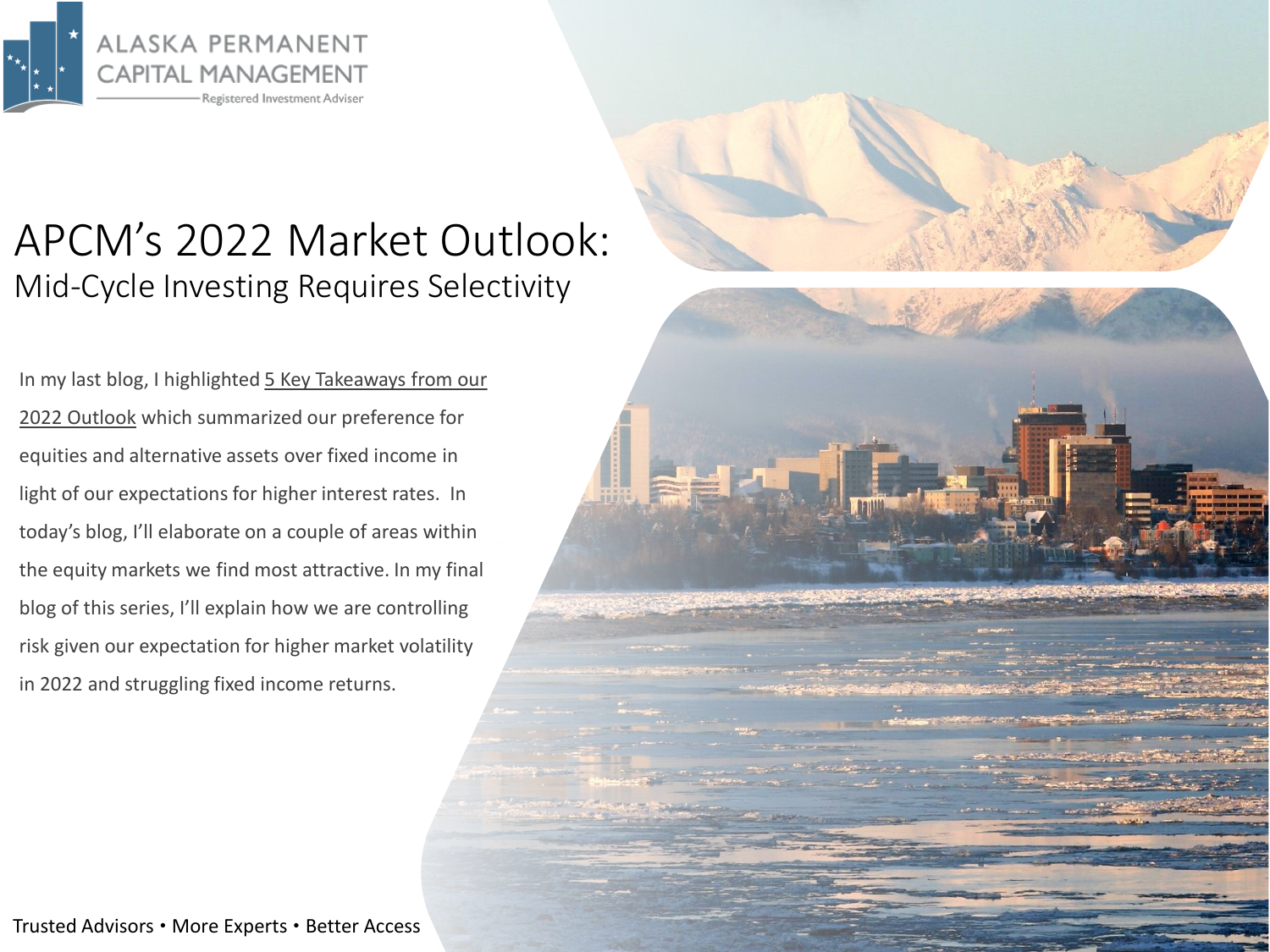## Commodities with a Twist

There are several million people who were participating in the labor markets before the pandemic that are not currently seeking employment. We expect half of those people retired early and will never re-enter the labor force, and the other half to only gradually re-enter, so it will take some time for wage pressures to begin to ease. When the demand for labor is stronger than supply, wage pressures begin to build. Wages are usually the largest expense for companies so increasing wages will exert downward pressure on profit margins, but thankfully margins are elevated relative to history.

Natural resource companies are attractive in this environment as they **generate a large amount of revenue per employee, which indicates that labor is highly efficient** and there will be less pressure on margins from wage growth than for other assets.

Commodity prices, and by extension the earnings of companies that produce those assets, rose dramatically in 2021 and constitute the basic inputs needed to manufacture all goods and transport those goods.

However, the **equities of companies that produce those commodities have not kept up with the sky-high prices of the commodities themselves**, even as earnings estimates have been revised up over the year. Valuations (estimated value based on cash flow and the growth rate of a company) sit at 9.9x vs. the 10-year average of 13.9x.

Commodities are the most volatile asset class employed in portfolios, and high prices now are encouraging suppliers to ramp up production, which will stabilize or lower prices in 2022. So given our expectation for higher volatility than 2021, stabilizing prices in the futures markets, and natural resource equities lagging their respective commodity futures price, the **addition of natural resource equities is expected to leave more room for positive return.**



Dec-20 Feb-21 Apr-21 Jun-21 Aug-21 Oct-21

PE (x) RHS

0%

20%

8

10